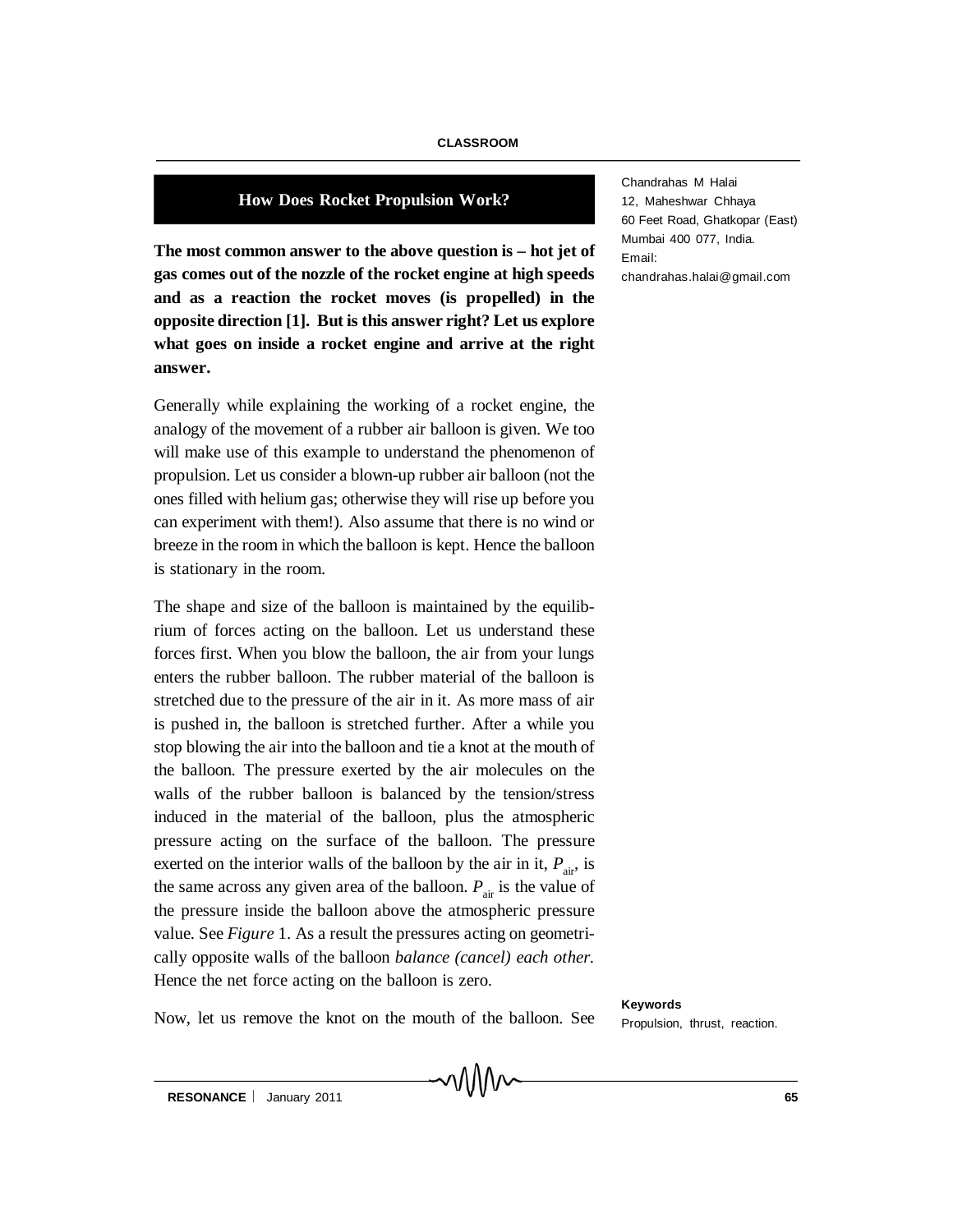

*Figure 1.*

*Figure* 2. The air starts escaping through the mouth of the balloon. Since there is no wall now at the mouth of the balloon, no pressure is exerted by the escaping air over that area. Hence less force is exerted on that side of the balloon. This causes *imbalance in the forces* acting on the interior walls of the balloon. Net unbalanced force is now acting on the area diametrically opposite the mouth of the balloon. This unbalanced force is the thrust  $T_{\rm b}$ , acting on the balloon, which moves/propels the balloon in its direction. The magnitude of the thrust is equal to the force that would have been exerted on that area had there been a wall at the mouth of the balloon.

Hence,

$$
T_{\rm b} \simeq P_{\rm air} \times A_{\rm mouth},\tag{1}
$$

where  $A_{\text{mouth}}$ , is the area of the mouth of the air balloon. Note, there will be an extra contribution to the thrust due to lower pressure (Bernoulli effect), on an annular area on the inside balloon surface surrounding the exit [2]. The velocity of the existing air is approximately given by Bernoulli equation.

$$
V_{\rm e} = \sqrt{\frac{2 P_{\rm air}}{\rho}} \ .
$$

Now let us carry this insight to understand the working of a liquid propellant rocket. See *Figure* 3. These types of rockets have internal combustion engines. The fuel or propellant is stored in the fuel tank. Here we will consider liquid hydrogen as the fuel. For the combustion to take place in outer space or in the absence of atmospheric oxygen the rocket carries along an oxidizer; here we will consider liquid oxygen as the oxidizer. The oxidizer or in this case liquid oxygen is stored in a separate tank. The fuel and oxidizer are pumped into the combustion chamber. In the combustion chamber, hydrogen and oxygen undergo combustion reaction:

$$
2H_2 + O_2 \longrightarrow 2H_2O \text{ (gas)} + Heat.
$$





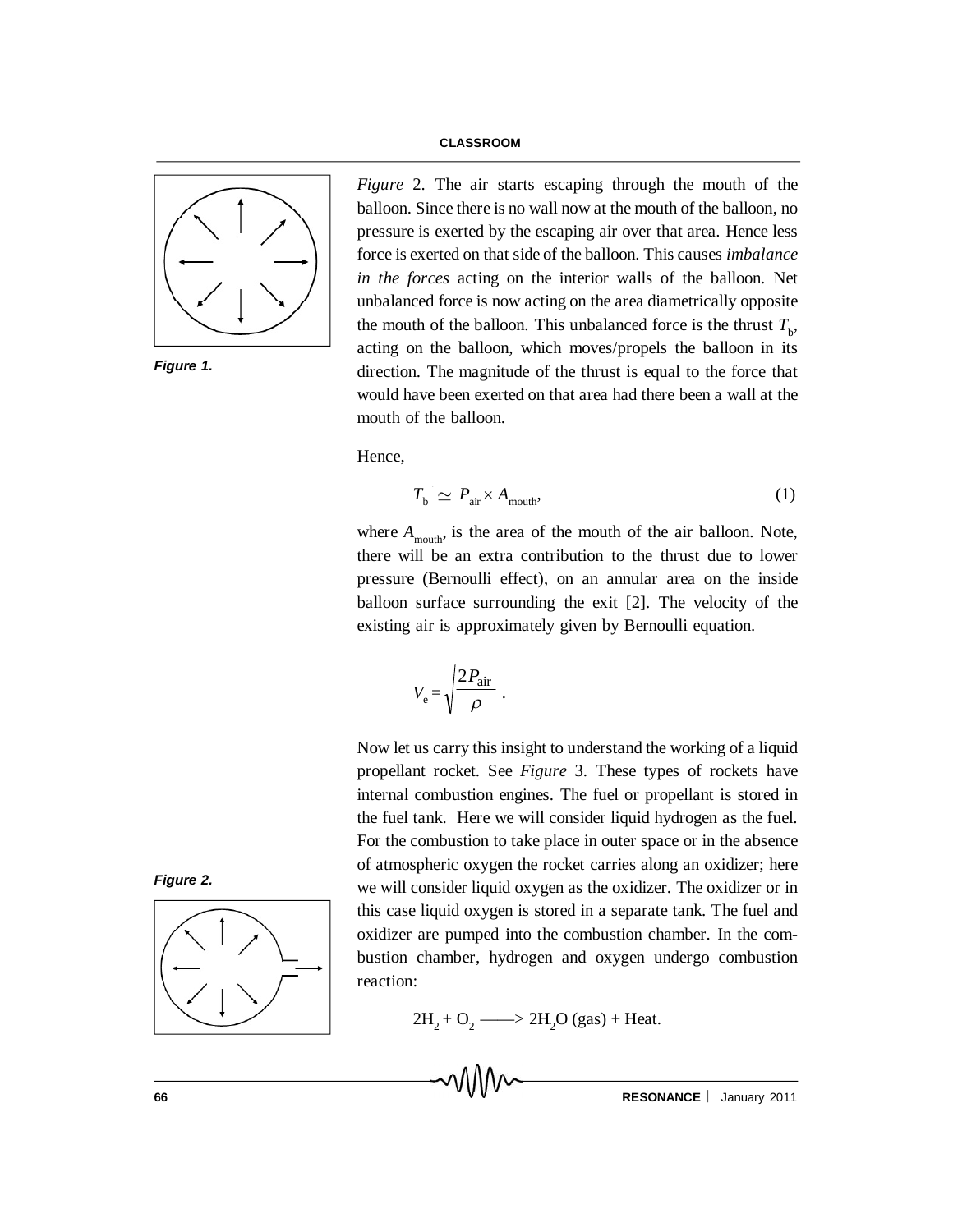That is, the fuel undergoes combustion or burns in the combustion chamber. Combustion is an exothermic reaction (chemical reaction which releases heat energy). In the present case, the amount of heat energy that is released is 483.6 kJ/mole of  $O_2$ . This heat energy is absorbed by the products of combustion, in this case water vapour. These high energy products of combustion, in this case super-heated steam, exert high pressure on the walls of the combustion chamber. When high pressure steam escapes through the nozzle of the rocket engine, it creates *imbalance in the forces* acting on the interior walls of the combustion chamber (in the same way as explained in the case of a balloon). The net unbalanced force is now acting on the area diametrically opposite the nozzle. This unbalanced force is the thrust  $T_R$ , which propels the rocket. The magnitude of the thrust is equal to the force that would have been exerted on that area had there been a wall at the throat of the nozzle.

Hence,

$$
T_{\rm R} \simeq P_{\rm steam} \times A_{\rm nozz},\tag{2}
$$

where  $P_{\text{stem}}$  is the pressure of the steam in the combustion chamber and  $A_{\text{nozz}}$  is the area of the throat (the narrowest section) of the nozzle. The flow downstream of the throat is usually supersonic with the flow at the throat being sonic. As in the case of the balloon, pressures on the walls of the nozzle and rocket body will be different from  $P_{\text{stram}}$  and relation (1) is only approximately correct.

The pressure of the gases inside the rocket engine has to be greater than the atmospheric pressure to escape through the nozzle of the rocket engine. Of course when the rocket is moving in free space you have no atmospheric pressure to bother about.

Every rocket engine is designed to generate a desired amount of thrust. From (2), it is clear that the thrust is proportional to the pressure generated inside the rocket

MM